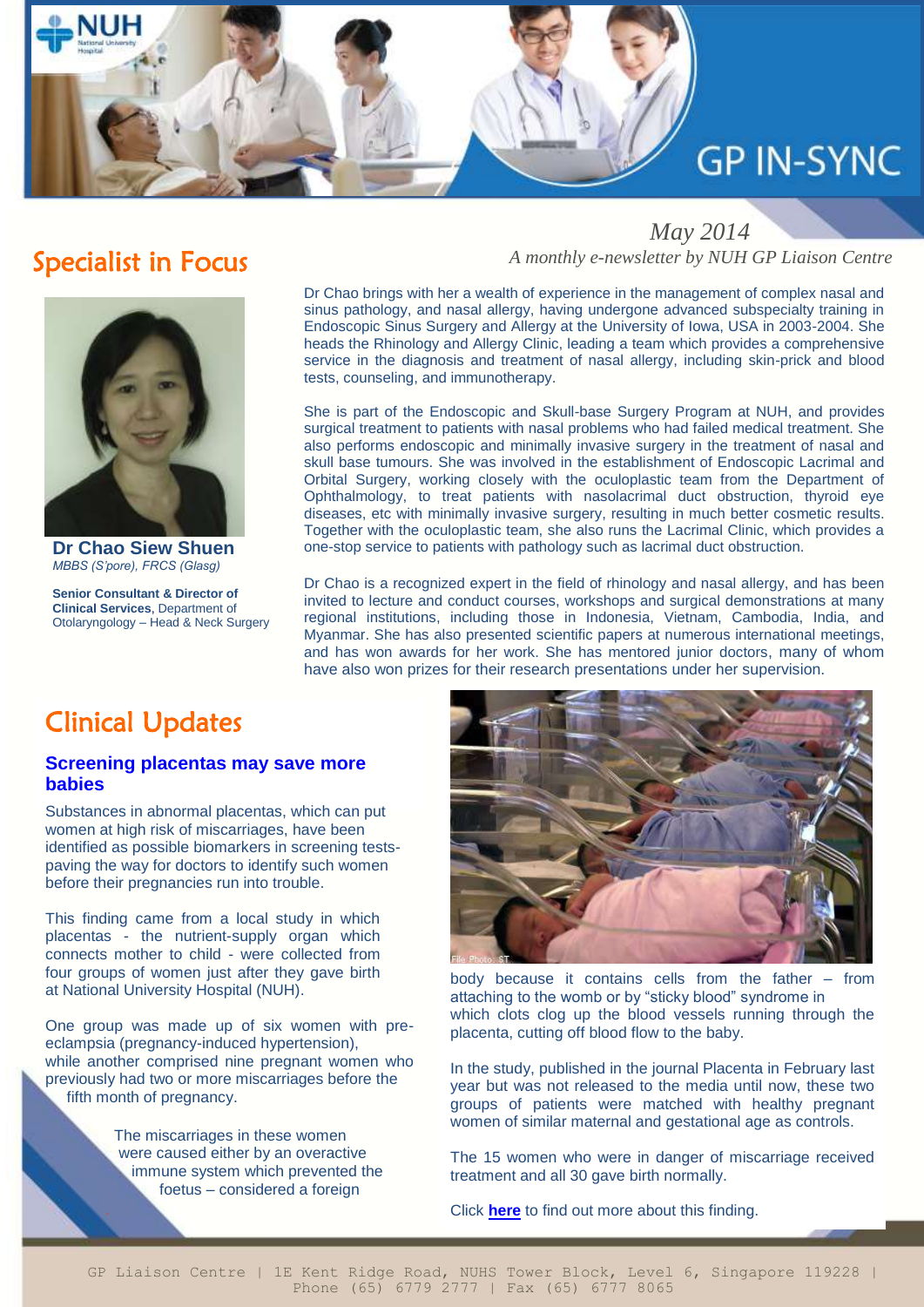

 **GP Liaison Centre (GPLC)** Mr Davin Wangsa or Ms Zanda Chiang Email: **[gp@nuhs.edu.sg](mailto:gp@nuhs.edu.sg)**

# Happenings @ NUH

### **NUH offers ventilation care for kids at home**

The National University Hospital (NUH) has started to formally offer home ventilation services for children – a move which will allow young patients to be treated in their homes and, also, free up precious bed space in hospitals.



With this, patients need not go to the hospital even for routine check-ups, which could be as frequent as once a month. The portable ventilator – a laptopsize machine connected to a tube – helps breathing by delivering air to the lungs.

Click **[here](http://www.nuh.com.sg/wbn/slot/u2995/News%20Articles/2014/APR/ST-20140423-HOM-001%5b1%5d.pdf)** to find out more about the ventilation services offered.

# Upcoming GP CME Events

| Date     | <b>Topic</b>                           |
|----------|----------------------------------------|
| 17 May   | GP CME on Gynae Conditions             |
| $21$ Jun | Aero-Digestive Disorders – "A          |
|          | consolidated approach to children with |
|          | upper airway and gastrointestinal      |
|          | problems"                              |

 *Please note that all CME events will be held at the Seminar Room T1-01 under otherwise stated.*

> **NUHS Tower Block, Level 1 1E Kent Ridge Road, Singapore 119228.**

**Please CALL us @ 6772 5695 / 5079 for registration & enquiries**

### **When a child dies**

Last year, the National University Hospital (NUH) established bereavement support for parents whose children die there. Dr Noreen Chan, 49, a senior consultant at the National University Cancer Institute at NUH, was involved in setting it up.



At hospitals such as the National University Hospital, parents whose child has died there can look for bereavement support to cope with the grief.

The palliative care specialist noticed that parents of children with cancer routinely received such help from the Children's Cancer Foundation. Yet there was no formal support system for those whose children died from other conditions.

Now, the hospital's bereavement support focuses on two departments.

At the Children's Emergency department, where death can be sudden, a medical social worker constantly mans a hotline for grieving parents.

At the paediatric Intensive Care Unit, parents whose children are slipping away are encouraged to hold and carry them, says senior staff nurse, Noorida Kairom, 43, who is in charge of bereavement support there

Like NUH, more hospitals have been providing ways to support bereaved parents, such as suggesting they take a handprint or a lock of hair from their child